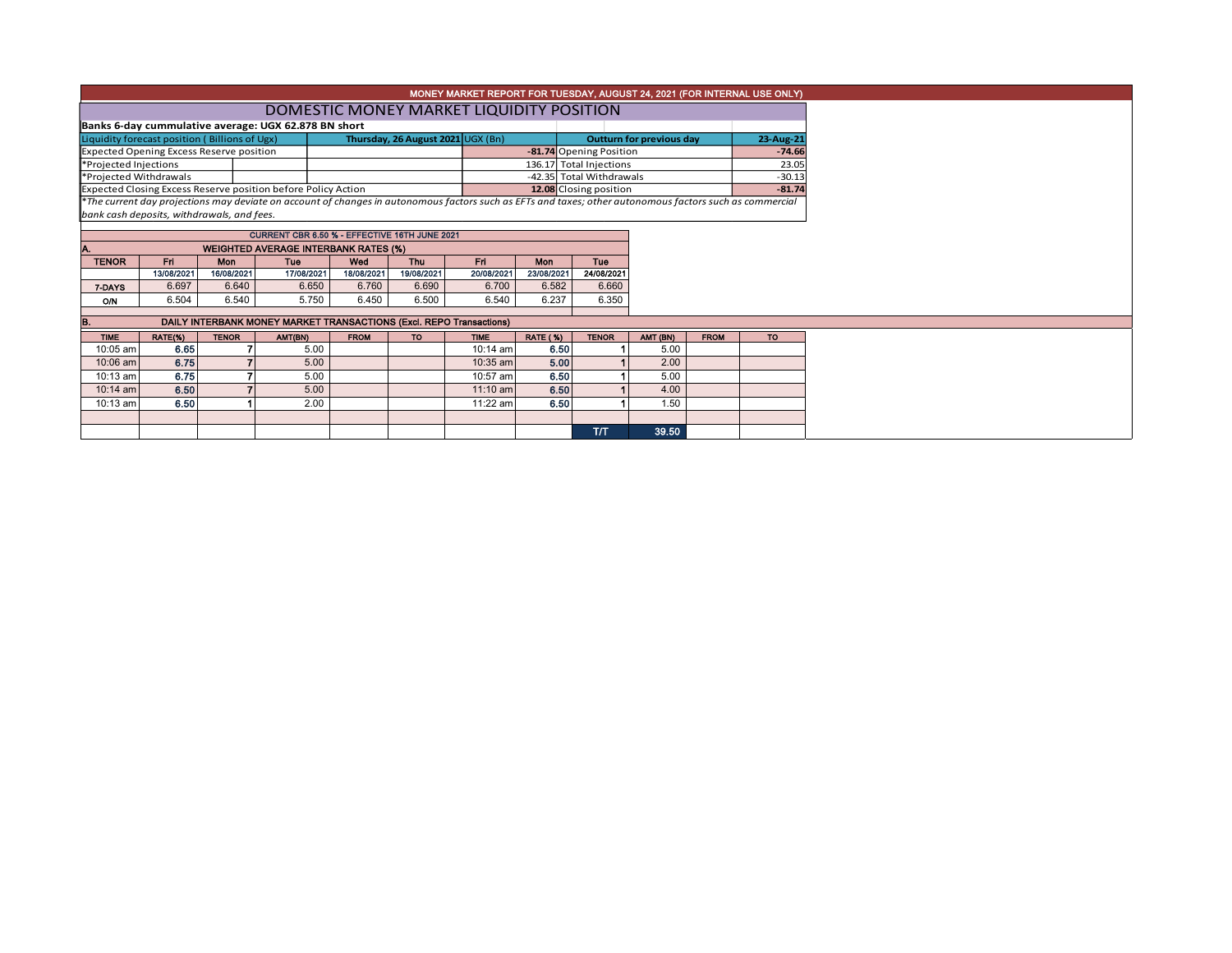| $\overline{\mathbf{c}}$ .                   | <b>CBR AND THE 7- DAY WAR INTERBANK RATES</b>                                       |                         |                                                                                       |                                    |                                                                                                                                           |                    |                   |                |            |                      |            |            |  |  |  |
|---------------------------------------------|-------------------------------------------------------------------------------------|-------------------------|---------------------------------------------------------------------------------------|------------------------------------|-------------------------------------------------------------------------------------------------------------------------------------------|--------------------|-------------------|----------------|------------|----------------------|------------|------------|--|--|--|
| 9.500<br>9.000                              |                                                                                     |                         |                                                                                       |                                    |                                                                                                                                           |                    |                   |                |            |                      |            |            |  |  |  |
| 8.500                                       |                                                                                     |                         |                                                                                       |                                    |                                                                                                                                           |                    |                   |                |            |                      |            |            |  |  |  |
| 8.000                                       |                                                                                     |                         |                                                                                       |                                    |                                                                                                                                           |                    |                   |                |            |                      |            |            |  |  |  |
| 7.500                                       |                                                                                     |                         |                                                                                       |                                    |                                                                                                                                           |                    |                   |                |            |                      |            |            |  |  |  |
| 7.000<br>6.500                              |                                                                                     | **********************  |                                                                                       |                                    |                                                                                                                                           |                    |                   |                |            |                      |            |            |  |  |  |
| 6.000                                       |                                                                                     |                         |                                                                                       |                                    |                                                                                                                                           |                    |                   |                |            |                      |            |            |  |  |  |
| 5.500                                       |                                                                                     |                         |                                                                                       |                                    |                                                                                                                                           |                    |                   |                |            |                      |            |            |  |  |  |
| 5.000<br>4.500                              |                                                                                     |                         |                                                                                       |                                    |                                                                                                                                           |                    |                   |                |            |                      |            |            |  |  |  |
| 4.000                                       |                                                                                     |                         |                                                                                       |                                    |                                                                                                                                           |                    |                   |                |            |                      |            |            |  |  |  |
|                                             | 11/08/2021                                                                          | 12/08/2021              | 13/08/2021                                                                            |                                    | 16/08/2021                                                                                                                                | 17/08/2021         | 18/08/2021        |                | 19/08/2021 | 20/08/2021           | 23/08/2021 | 24/08/2021 |  |  |  |
|                                             |                                                                                     |                         |                                                                                       |                                    |                                                                                                                                           |                    |                   |                |            |                      |            |            |  |  |  |
|                                             | • Overnight WAR -7-day WAR - CBR rate - Upper bound -Lower bound                    |                         |                                                                                       |                                    |                                                                                                                                           |                    |                   |                |            |                      |            |            |  |  |  |
| D.                                          |                                                                                     |                         | MONETARY POLICY OPERATIONS MATURITIES PROFILE: (26-AUG- 2021 TO 23-SEPT- 2021)        |                                    |                                                                                                                                           |                    |                   |                |            |                      |            |            |  |  |  |
| <b>DATE</b>                                 | <b>THUR</b>                                                                         | <b>THUR</b>             | <b>THUR</b>                                                                           | <b>THUR</b>                        | <b>THUR</b>                                                                                                                               | <b>TOTAL</b>       |                   |                |            |                      |            |            |  |  |  |
|                                             | 26-Aug-21                                                                           | 02-Sep-21               | 09-Sep-21                                                                             | 16-Sep-21                          | 23-Sep-21                                                                                                                                 |                    |                   |                |            |                      |            |            |  |  |  |
| <b>REPO</b><br><b>REV REPO</b>              | 1,643.05<br>$\sim$                                                                  | $\sim$<br>$\sim$        | $\sim$<br>$\sim$                                                                      | $\overline{\phantom{a}}$<br>$\sim$ | $\sim$<br>$\sim$                                                                                                                          | 1,643.05<br>$\sim$ |                   |                |            |                      |            |            |  |  |  |
| <b>DEPO AUCT</b>                            | 132.40                                                                              | $\sim$                  | 135.30                                                                                | $\sim$                             | 90.10                                                                                                                                     | 357.80             |                   |                |            |                      |            |            |  |  |  |
| <b>TOTALS</b>                               | 1,775.45                                                                            | $\sim$                  | 135,30                                                                                | <b>Section</b>                     | 90.10                                                                                                                                     | 2,000.85           |                   |                |            |                      |            |            |  |  |  |
|                                             | Total O/S Deposit Auction balances held by BOU up to 07 October Q912021: UGX 586 BN |                         |                                                                                       |                                    |                                                                                                                                           |                    |                   |                |            |                      |            |            |  |  |  |
|                                             |                                                                                     |                         | Total O/S Repo, Reverse Repo & Deposit Auction balances held by BOU: UGX 2,229 BN     |                                    |                                                                                                                                           |                    |                   |                |            |                      |            |            |  |  |  |
|                                             | (EI) STOCK OF TREASURY SECURITIES                                                   |                         |                                                                                       | Eii)                               | <b>MONETARY POLICY MARKET OPERATIONS</b>                                                                                                  |                    |                   |                |            |                      |            |            |  |  |  |
|                                             | LAST TBIILS ISSUE DATE: 19-AUGUST-2021<br>On-the-run O/S T-BILL STOCKs (Bns-UGX)    |                         | 6.489.24                                                                              | 26/08/2021                         | (VERTICAL REPOS, REV-REPOS & DEPOSIT AUCTIONS)<br><b>ISSUE DATE</b><br>OMO<br><b>AMOUNT</b><br><b>RANGE</b><br><b>WAR</b><br><b>TENOR</b> |                    |                   |                |            |                      |            |            |  |  |  |
|                                             | On-the-run O/S T-BONDSTOCKs(Bns-UGX)                                                |                         | 20,526.79                                                                             |                                    | 26/08/2021 REVREPO                                                                                                                        | $21 -$ Jul         | 314.06            | 6.500          |            |                      |            |            |  |  |  |
| 27,016.03<br>TOTAL TBILL & TBOND STOCK- UGX |                                                                                     |                         |                                                                                       |                                    | <b>REPO</b>                                                                                                                               | 22-Jul -           | 1,418.00          | 6.500          |            | $\overline{7}$       |            |            |  |  |  |
| O/S=Outstanding                             |                                                                                     |                         |                                                                                       |                                    | <b>REPO</b>                                                                                                                               | $28 -$ Jul         | 228.04            | 6.500          |            | $\overline{1}$       |            |            |  |  |  |
| <b>MATURITY</b>                             | <b>TOTAL STOCK YTM (%)</b>                                                          |                         | <b>CHANGE IN</b>                                                                      |                                    | <b>DAUT</b>                                                                                                                               | 29-Jul             | 39.79             | 6.946          |            | 28                   |            |            |  |  |  |
|                                             | (BN UGX)                                                                            | AT CUT OFF <sup>®</sup> | YTM (+/-)                                                                             |                                    | <b>DAUT</b>                                                                                                                               | $29 -$ Jul         | 49.47             | 6.950          |            | 56                   |            |            |  |  |  |
| 91<br>182                                   | 94.20<br>435.51                                                                     | 6.825<br>8.751          | $-0.473$<br>$-0.118$                                                                  |                                    | <b>DAUT</b><br><b>REPO</b>                                                                                                                | 29-Jul<br>29-Jul   | 49.17<br>1,403.00 | 7.299<br>6.500 |            | 84<br>$\overline{7}$ |            |            |  |  |  |
| 364                                         | 5,959.53                                                                            | 9.700                   | $-0.452$                                                                              |                                    | <b>REPO</b>                                                                                                                               | 02-Aug             | 418.00            | 6.500          |            | 3                    |            |            |  |  |  |
| 2YR                                         | $\sim$                                                                              | 11.500                  | $-1.500$                                                                              |                                    | <b>REPO</b>                                                                                                                               | 04-Aug             | 225.50            | 6.500          |            | $\overline{1}$       |            |            |  |  |  |
| 3YR                                         | $\sim$                                                                              | 11.390                  | $-1.410$                                                                              |                                    | <b>REPO</b>                                                                                                                               | 05-Aug             | 1,501.00          | 6.500          |            | $\overline{7}$       |            |            |  |  |  |
| 5YR                                         | 1,589.27                                                                            | 13.409                  | $-1.691$                                                                              |                                    | <b>REPO</b>                                                                                                                               | 09-Aug             | 143.00            | 6.500          |            | $\mathbf{3}$         |            |            |  |  |  |
| <b>10YR</b>                                 | 9,703.84                                                                            | 13.739                  | $-2.231$                                                                              |                                    | DAUT                                                                                                                                      | 12-Aug             | 59.02             | 7.384          |            | 84                   |            |            |  |  |  |
| 15YR                                        | 7,946.63                                                                            | 14.090                  | $-0.310$<br>$-1.040$                                                                  |                                    | <b>DAUT</b>                                                                                                                               | 12-Aug             | 79.74             | 7.003          |            | 56                   |            |            |  |  |  |
| <b>20YR</b>                                 | 1,287.05                                                                            | 15.950                  |                                                                                       |                                    | <b>DAUT</b><br><b>REPO</b>                                                                                                                | 12-Aug<br>12-Aug   | 84.85<br>1,474.00 | 6.906<br>6.500 |            | 28<br>$\overline{7}$ |            |            |  |  |  |
|                                             |                                                                                     |                         | Cut OFF is the lowest price/ highest yield that satisfies the auction awarded amount. |                                    | <b>REPO</b>                                                                                                                               | $16$ -Aug          | 482.50            | 6.500          |            | 3                    |            |            |  |  |  |
|                                             |                                                                                     |                         |                                                                                       |                                    | <b>REPO</b>                                                                                                                               | $18-Auq$           | 142.50            | 6.500          |            | $\mathbf{1}$         |            |            |  |  |  |
|                                             |                                                                                     |                         |                                                                                       |                                    | <b>REPO</b>                                                                                                                               | 19-Aug             | 1,641.00          | 6.500          |            | $\overline{7}$       |            |            |  |  |  |
| WAR-Weighted Average Rate                   |                                                                                     |                         |                                                                                       |                                    |                                                                                                                                           |                    |                   |                |            |                      |            |            |  |  |  |